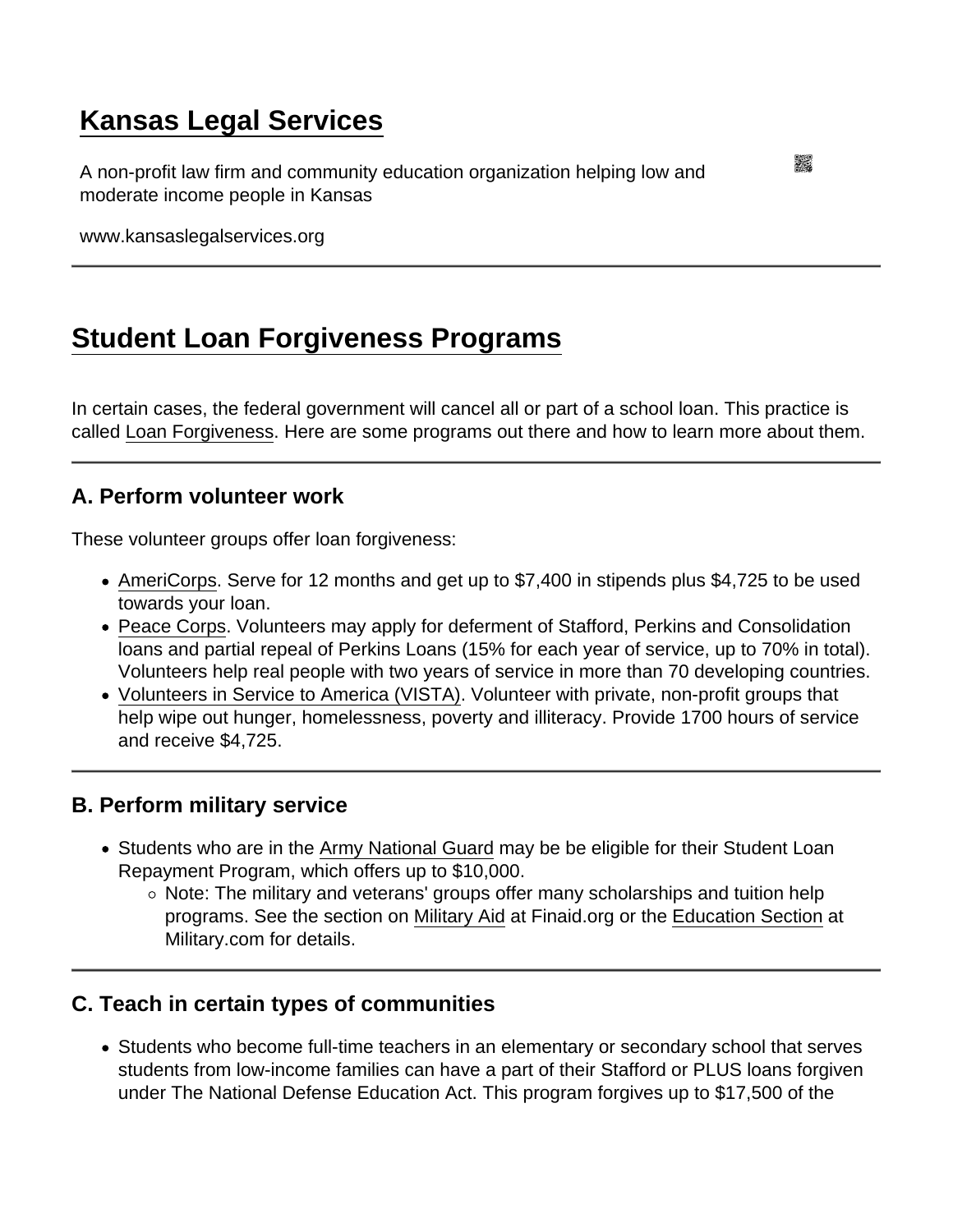loan balance.

- The American Federation of Teachers has a list of other [loan forgiveness programs for](http://www.aft.org/yourwork/tools4teachers/fundingdatabase/)  [teachers](http://www.aft.org/yourwork/tools4teachers/fundingdatabase/).
- D. Legal or medical studies
	- Legal Studies:
		- $\circ$  Many law schools forgive the loans of students who serve in public interest or nonprofit positions.
			- For more info, contact [Equal Justice Works.](http://www.equaljusticeworks.org/)
			- The American Bar Association (ABA) also has lists of Loan Repayment [Assistance Programs \(LRAP\)](https://www.americanbar.org/groups/legal_aid_indigent_defendants/loan_repayment_assistance_programs/resources/) and [State Loan Repayment Assistance Programs](https://www.americanbar.org/groups/legal_aid_indigent_defendants/loan_repayment_assistance_programs/state_loan_repayment_assistance_programs/).
	- Medical Studies:
		- The US Department of Health and Human Services offers loan forgiveness through the [National Health Service Corps](http://nhsc.hrsa.gov/) and the [Nurse Corps Loan Repayment Program.](https://bhw.hrsa.gov/loansscholarships/nursecorps/lrp)
			- **These programs offer loan forgiveness to doctors and registered nurses. They** must agree to practice for a set number of years in areas that lack decent medical care (including rural and/or economically poor regions).
		- The US National Institutes of Health's [NIH Loan Repayment Programs](http://www.lrp.nih.gov/) repays up to \$35,000/year of student loan debt for US citizens who work in clinical medical research.
		- The US Department of Agriculture's [Veterinary Medicine Loan Repayment Program](http://www.nifa.usda.gov/vmlrp)  [\(VMLRP\)](http://www.nifa.usda.gov/vmlrp) offers loan forgiveness of \$25,000 per year for three years.
			- It is offered for veterinarians who commit to work for three years in an area that has a shortage of veterinarians.
		- Many hospitals and private healthcare clinics use loan forgiveness to recruit occupational and physical therapists.
			- [Contact the American Physical Therapy Association](http://www.apta.org/) or the [American](http://www.aota.org/)  [Occupational Therapy Association](http://www.aota.org/).
		- Other loan repayment programs for medical school students include:
			- **[HRSA Faculty Loan Repayment Program](https://bhw.hrsa.gov/loansscholarships/flrp)**
			- **[Indian Health Service \(IHS\) Loan Repayment Program](http://www.ihs.gov/)**
			- [US Air Force, Army, and Navy Financial Assistance Programs](https://studentaid.ed.gov/sites/default/files/military-student-loan-benefits.pdf)
			- The American Association of Medical Colleges (AAMC) maintains a database of [state and other loan repayment programs for medical school students.](http://services.aamc.org/fed_loan_pub)
- E. Meet other traits required by Federal government loan forgiveness programs
	- See the US Department of Education's pages on Cancellation/Deferment Options for [Teachers](https://studentaid.ed.gov/sa/repay-loans/forgiveness-cancellation/teacher).
	- Also, the US Department of Education has a database of [low-income schools eligible for](https://studentaid.ed.gov/sa/repay-loans/forgiveness-cancellation/perkins#teacher-cancellation)  [teacher loan cancellation](https://studentaid.ed.gov/sa/repay-loans/forgiveness-cancellation/perkins#teacher-cancellation) for Perkins and Stafford loans.
	- Visit the HRSA web site for info on [Nurse Corps Loan Repayment Program](http://bhw.hrsa.gov/loansscholarships/nursecorps/lrp)